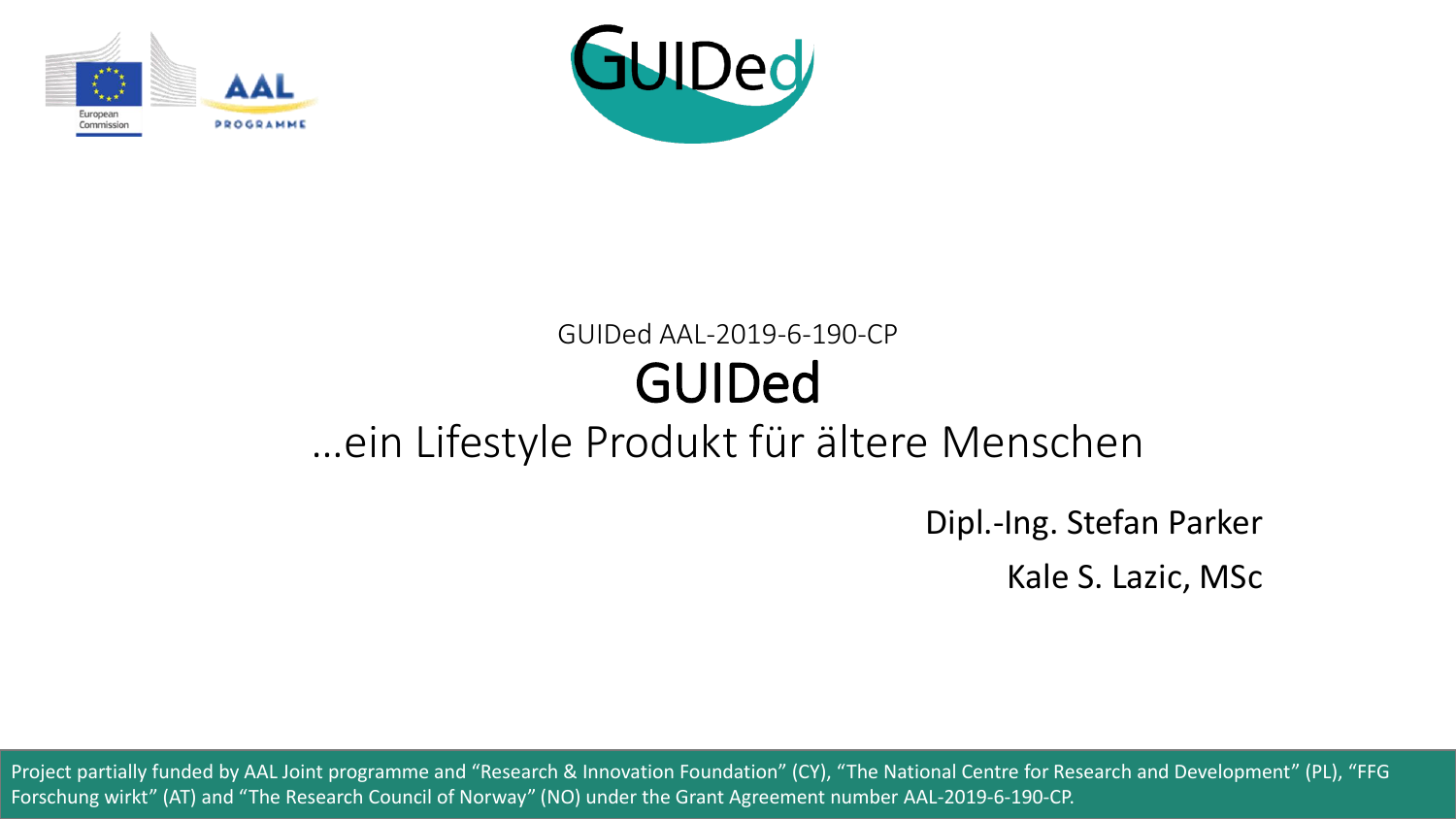



## Was ist GUIDed?

- GUIDed steht für "GUIDed Assisted-Living and Social Interaction Platform"
- stellt unterschiedliche Services zur Verfügung, die älteren Menschen
	- den Alltag erleichtern und
	- Freude machen sollen
- AR-basiert (Augmented Reality)
- kein Medizinprodukt, sondern ein "Lifestyle-Produkt" für ältere Menschen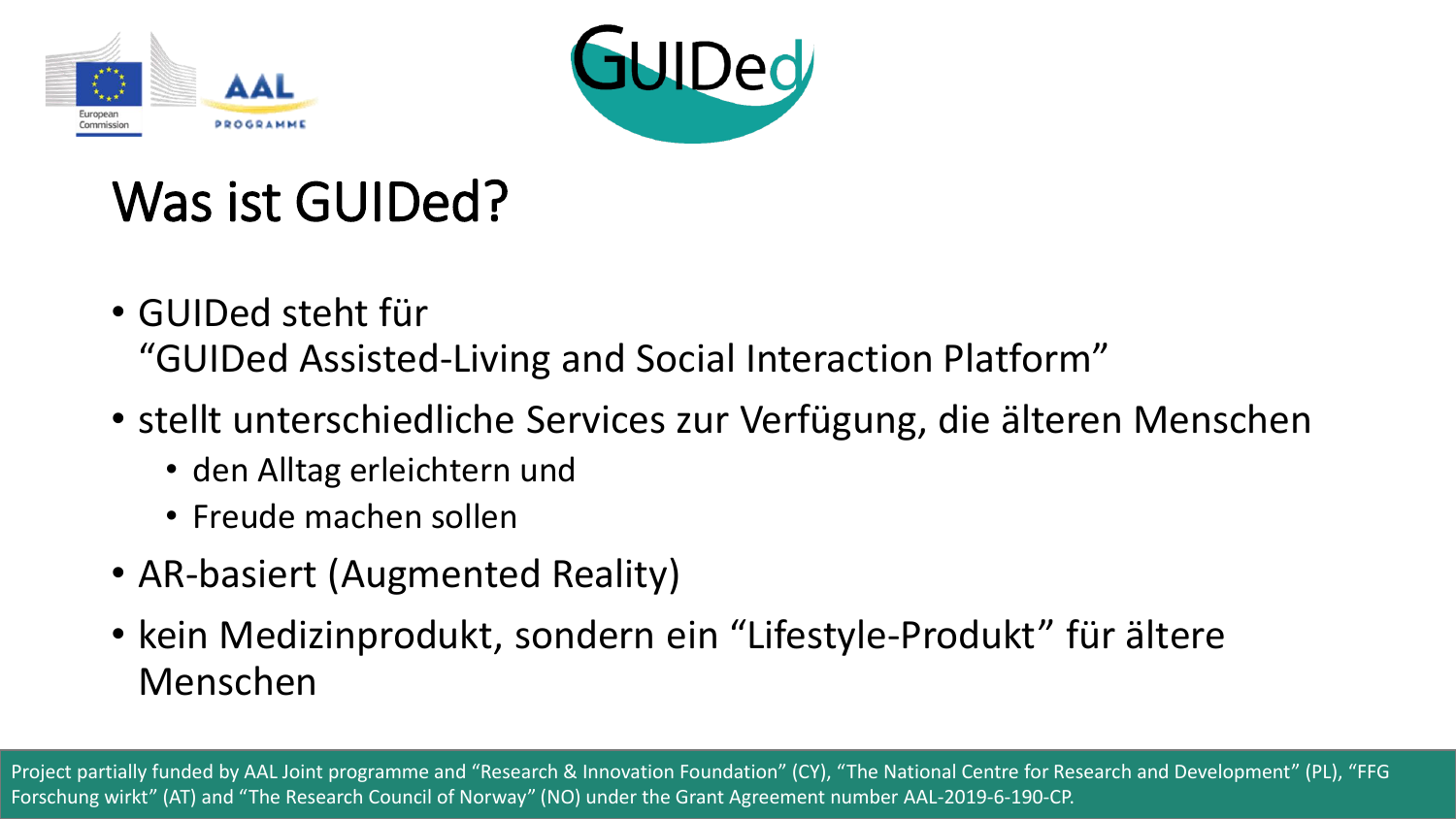



### Die GUIDed Services

- Smart nutrition and health service
- Smart city navigation service
- Smart social communication service
- Smart home control service
- Smart home safety service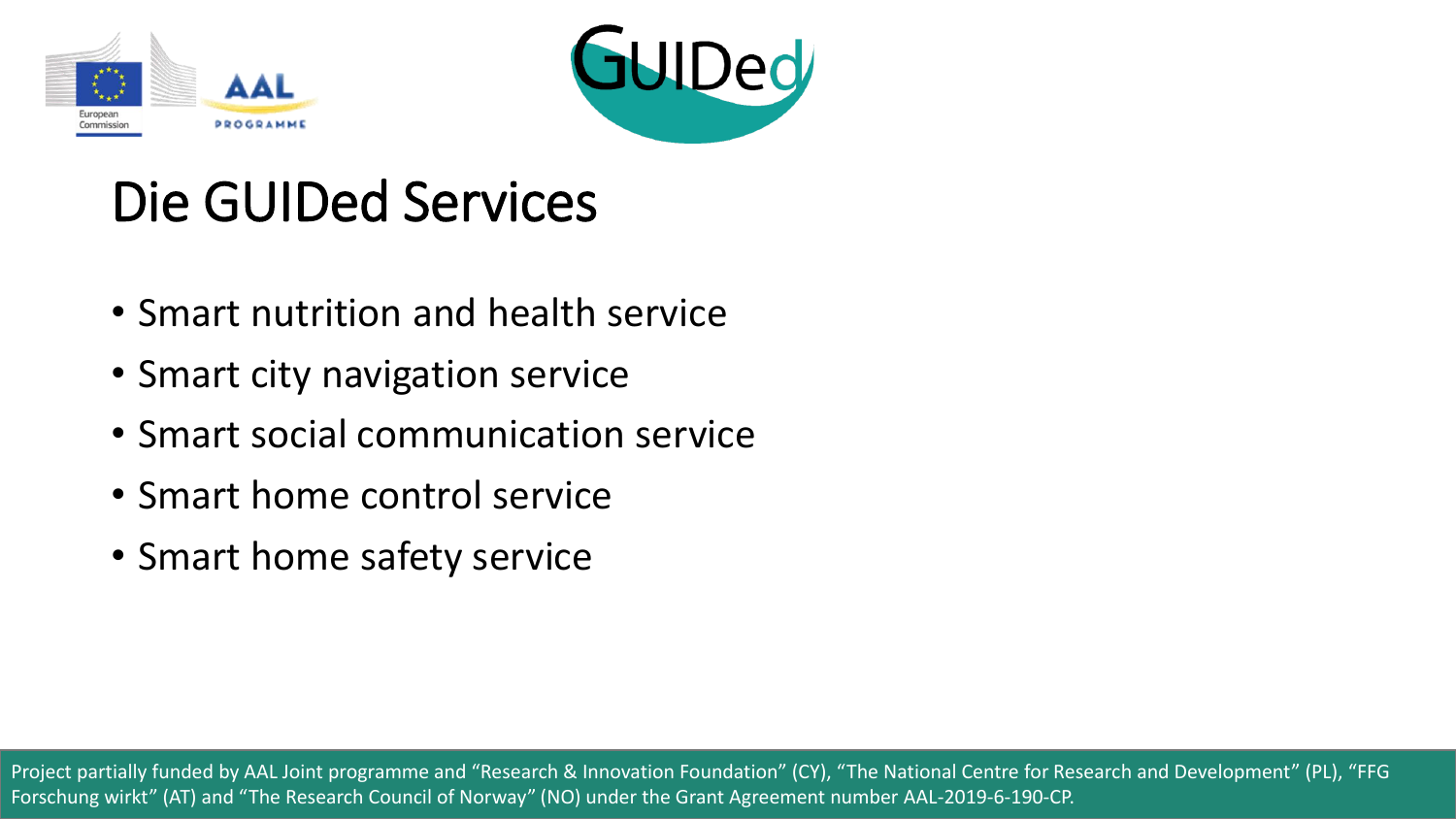





# Smart nutrition and health service

- Medikationserinnerung
- Informationen über Medikamente in Laien-Sprache
- App erkennt, wenn die Kamera auf eine Pillendose zeigt und blendet dann entsprechende Informationen ein
- Weitere von Benutzern gewünschte Funktionen für künftige Ausbaustufen: Kochrezepte, Anbautips für Kräuter und Gemüse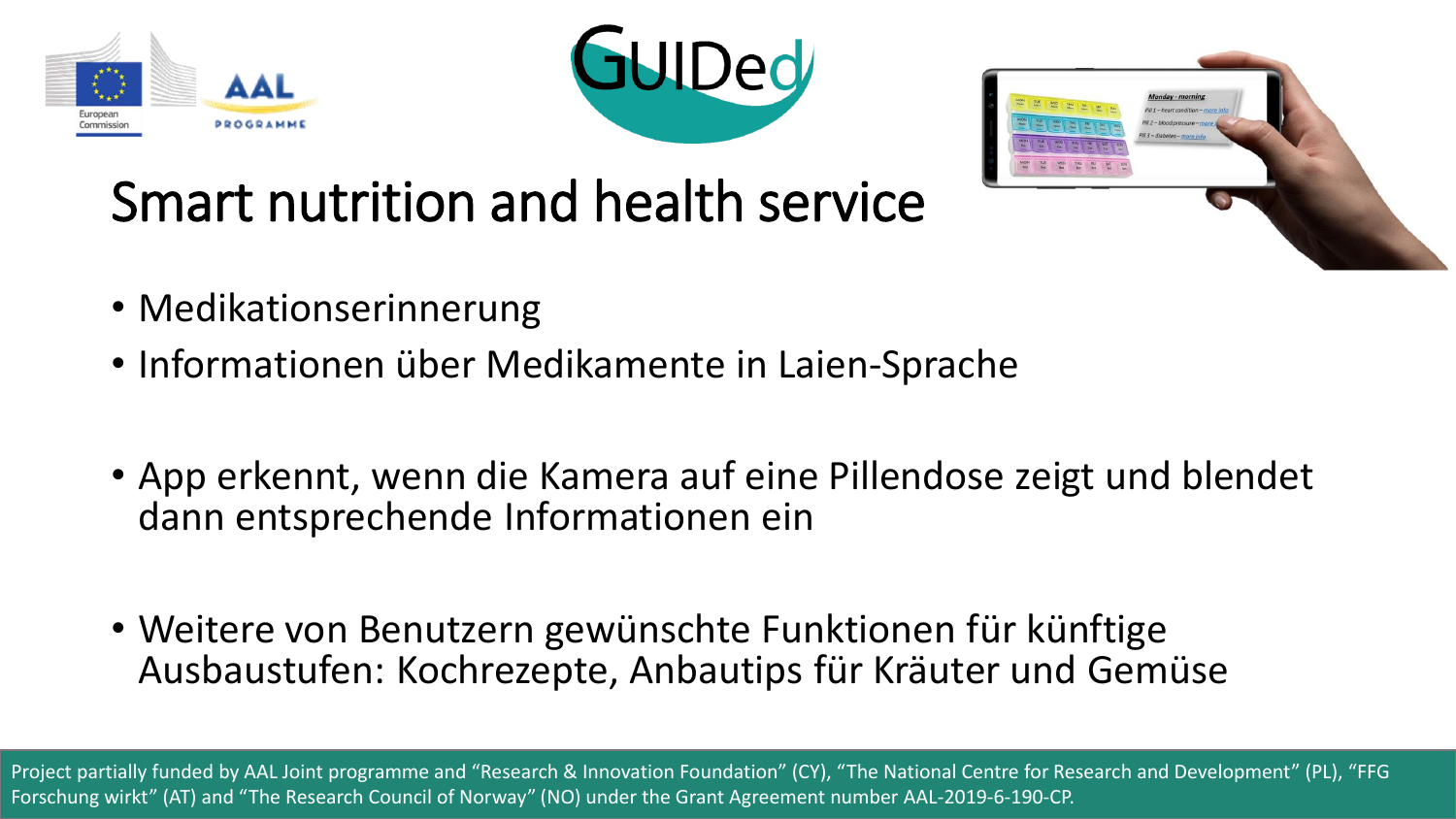



### Smart city navigation service

- Orientierungshilfe / Navigationssystem zu Fuß
- Weitere Nutzerwünsche für nächste Ausbaustufe: Virtuelle Touren um Sehenswürdigkeiten

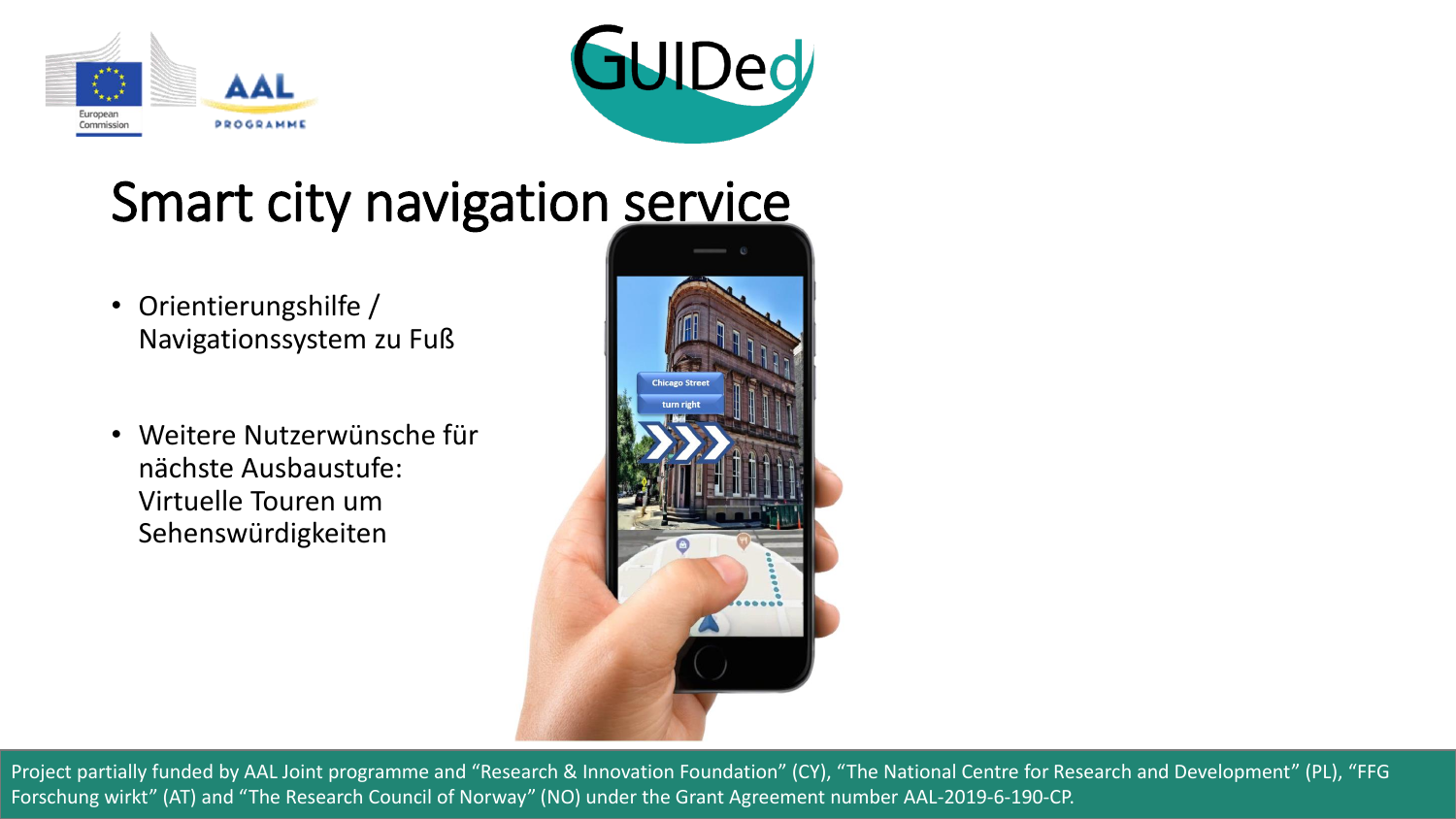



### Smart social communication service

- Videotelefonie in vereinfachter Variante
- "Call a Stranger"-Service (wenn dafür angemeldet)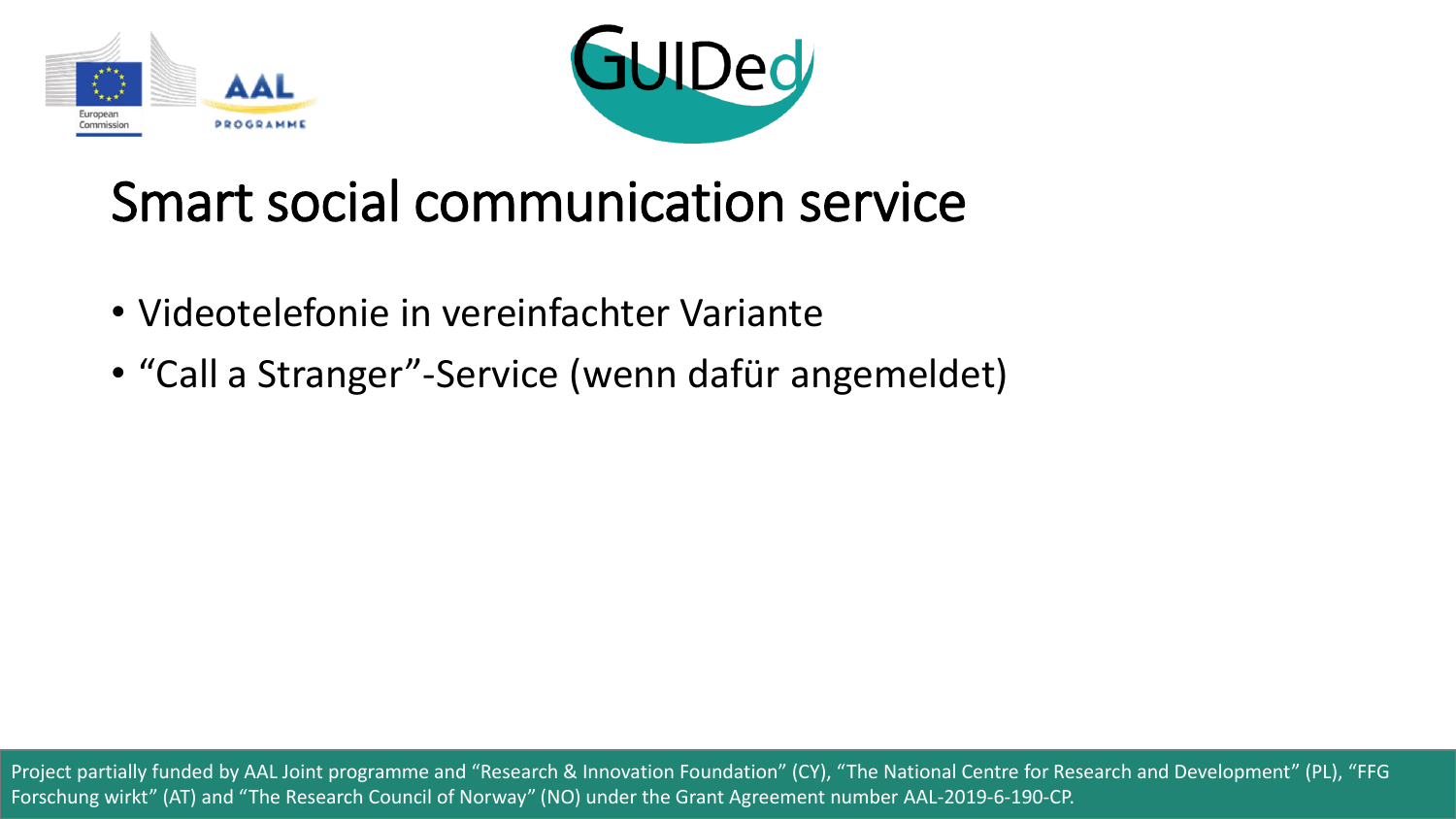



## Smart home control service

- Anbindung an diverse Smart Home Systeme über
	- AsTeRICS
	- OpenHab
	- deCONZ

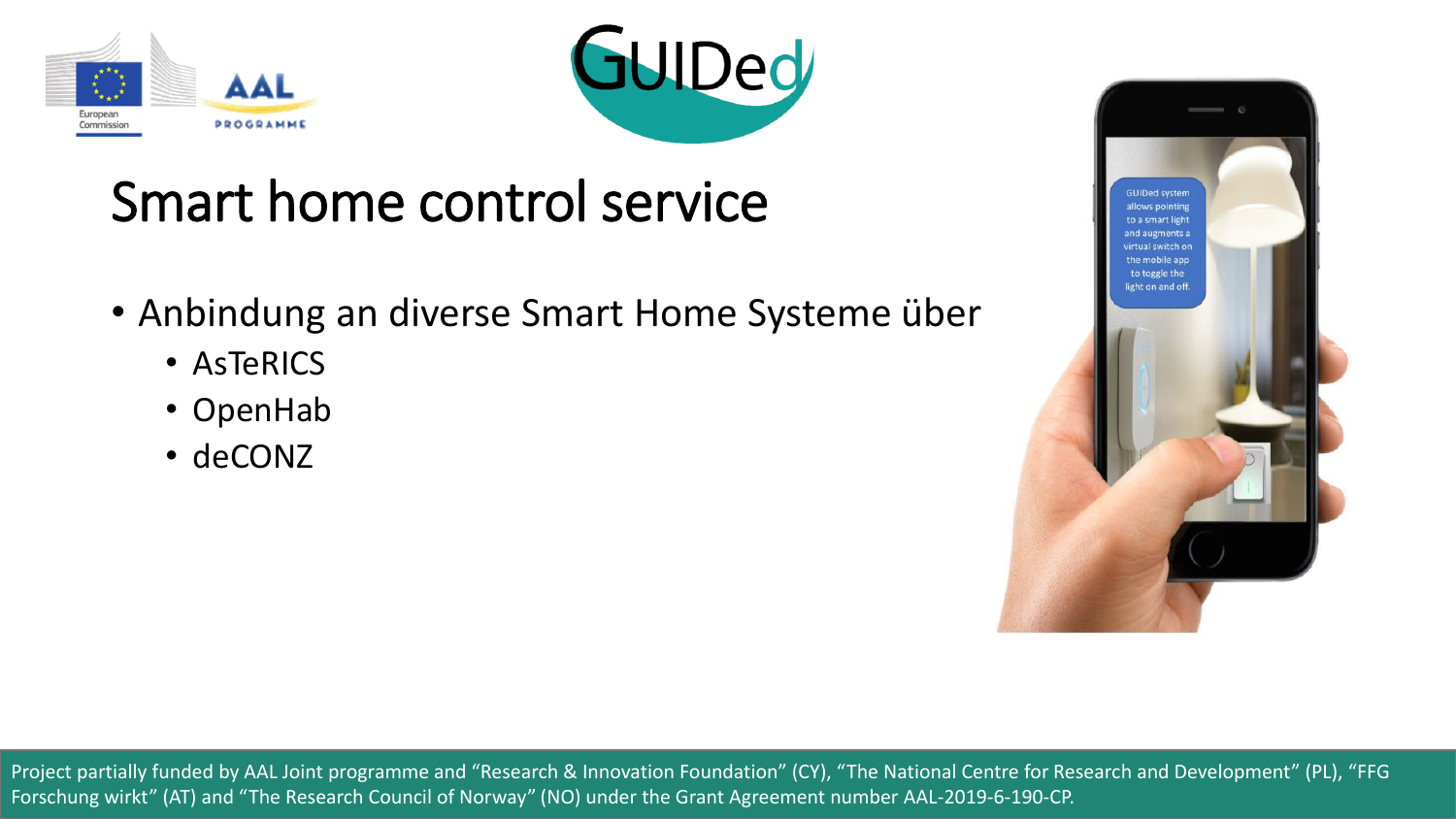



## Smart home safety service

- Rauchmelder
- CO Detektor
- Hilferuf
- Tür/Fenster Sensoren
- Rauch- und CO-Alarm geht (auf Wunsch) auch an andere Person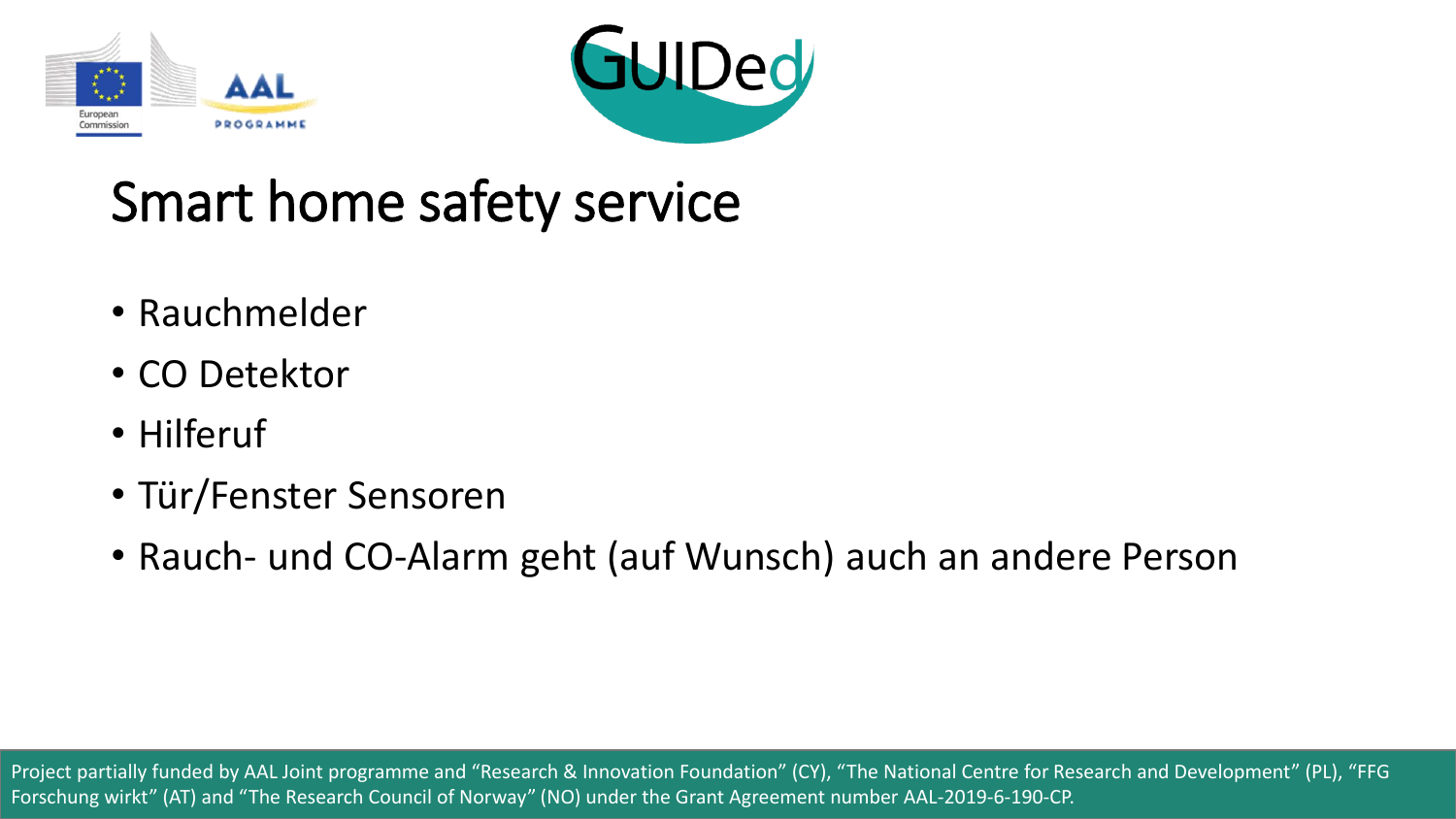



## Warum GUIDed?

- bestehende Services in neuer Kombination
- durchgehendes Bedienkonzept
- AR-basiert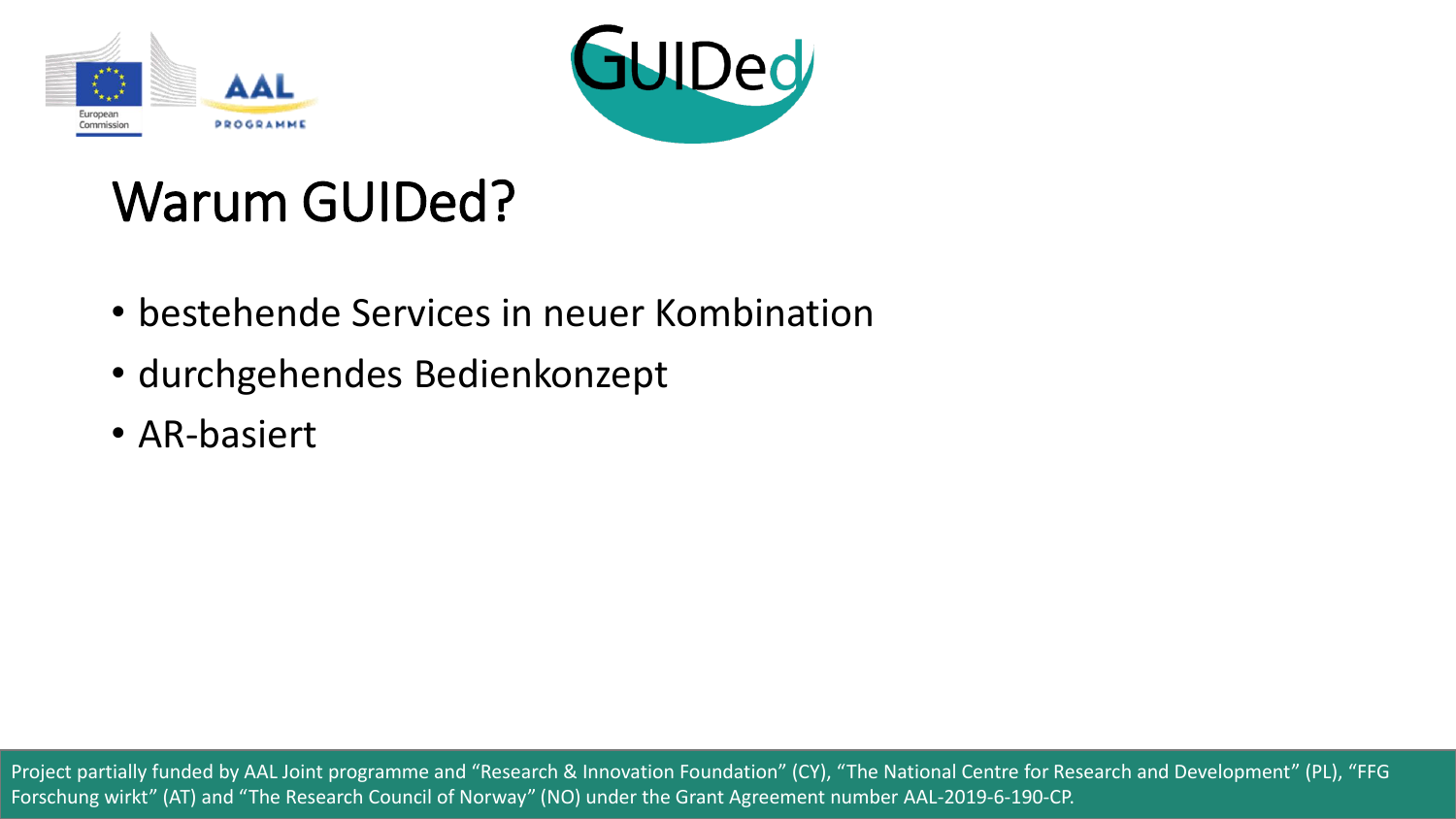



## Wer steckt dahinter?

- Materia Group (Nicosia, Cyprus) (Coordination)
- Kompetenznetzwerk KI-I (Linz, Austria)
- Platus Learning Systems GmbH (Schwanenstadt, Austria)
- Harpo Sp. z o. o. (Poznan, Poland)
- Department of Computer Science, University of Cyprus (Nicosia, Cyprus)
- Karde AS (Oslo, Norway)
- Frederick Research Center (Nicosia, Cyprus)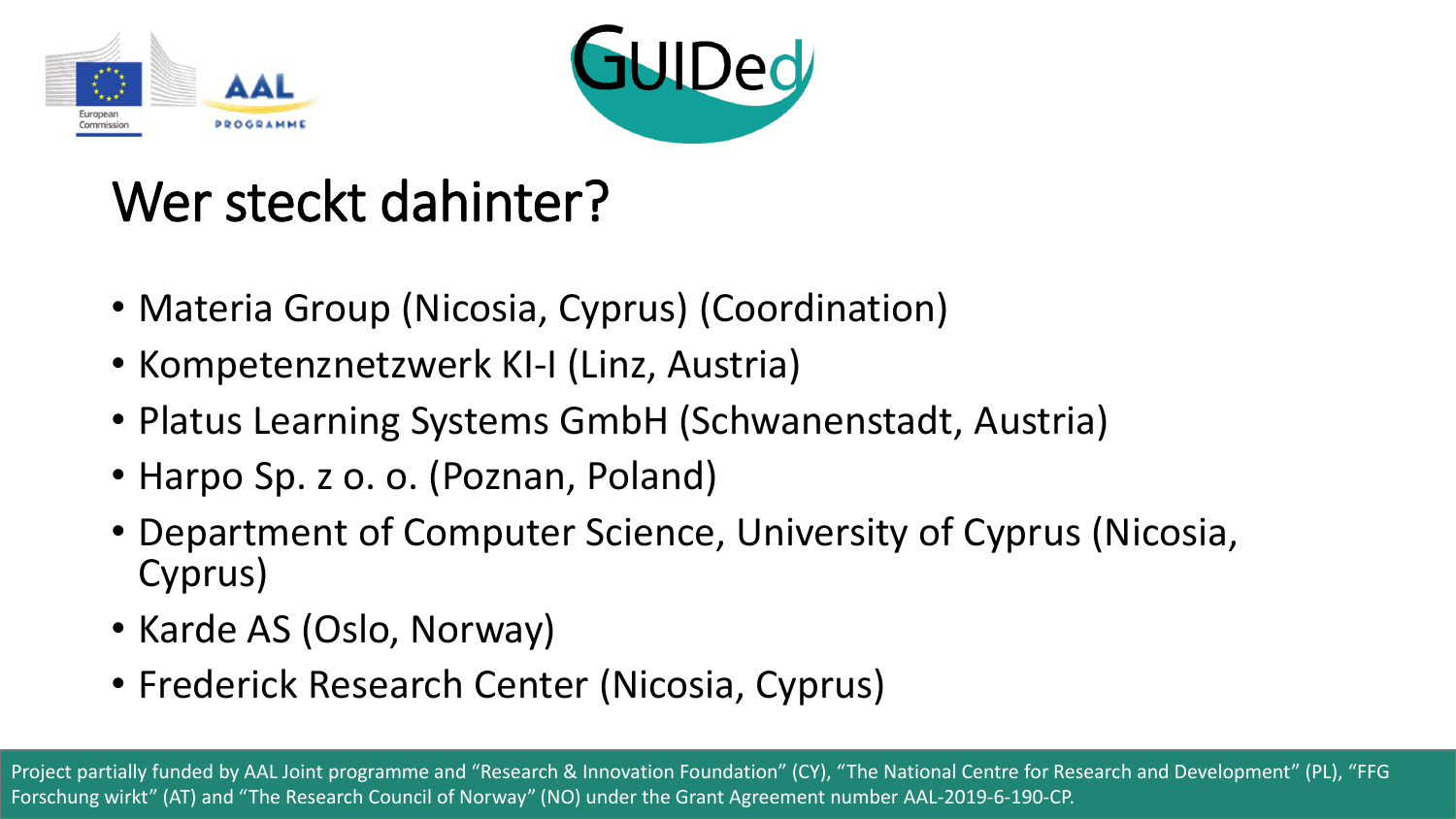



- Sorgen in Bezug auf Assistierende Technologien inkl. Smart Home\*:
	- Hohe Kosten
	- Niedrige Benutzerfreundlichkeit
	- Ist die Tauglichkeit für den täglichen Gebrauch gegeben?
	- Was ist der allgemeine Nutzen?
	- Ist Datenschutz gegeben?

\* S. Yusif, J. Soar, und A. Hafeez-Baig, "Older people, assistive technologies, and the barriers to adoption: A systematic review", International Journal of Medical Informatics, Bd. 94, S. 112–116, Okt. 2016, doi: 10.1016/j.ijmedinf.2016.07.004.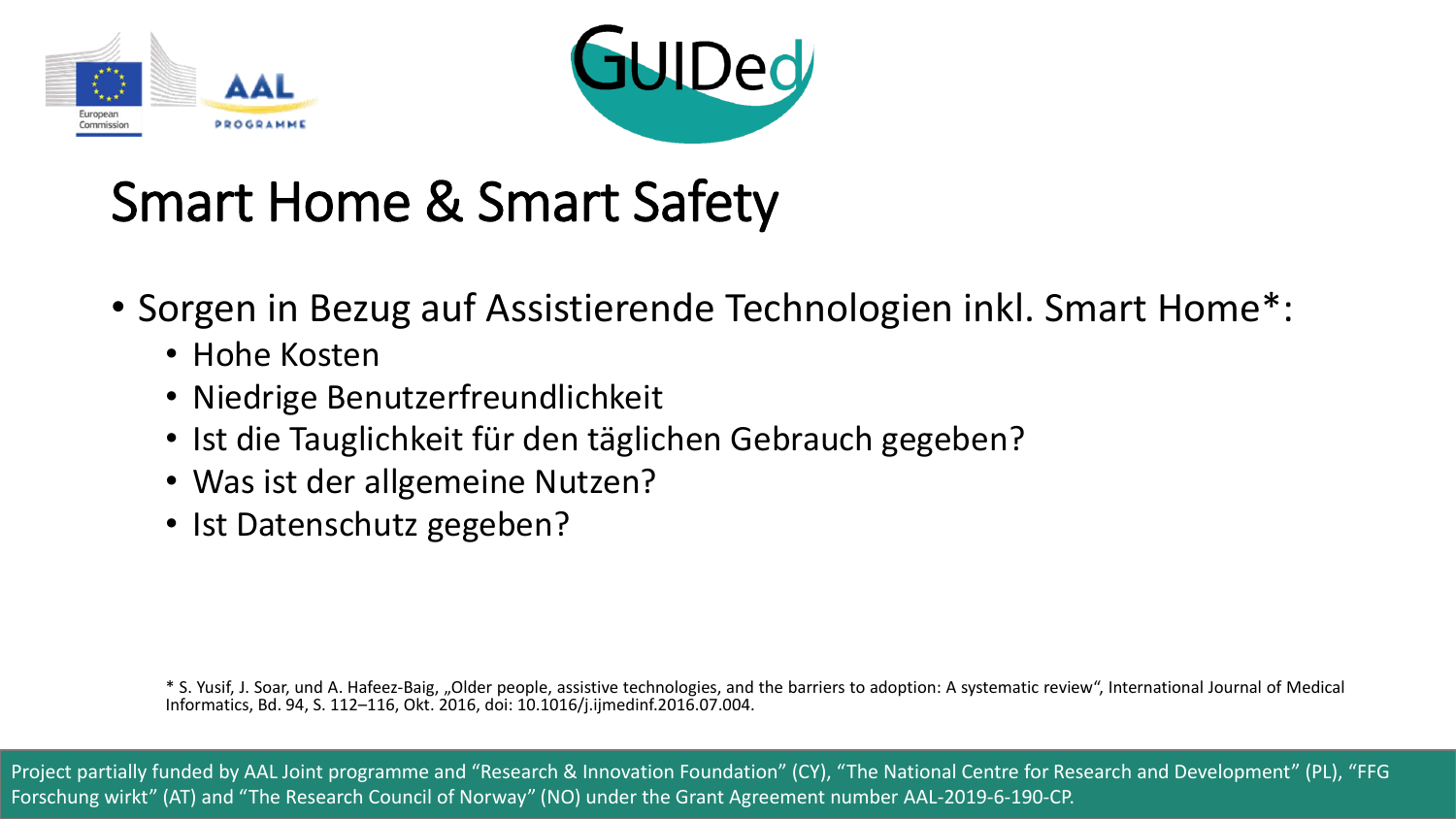



#### • Unsere Lösungsansätze

- Hohe Kosten (+ Herstellerbindung) -> Integration mehrerer Schnittstellen inkl. universeller Zugänge (Zigbee) zur Vermeidung der Bindung an bestimmte Hersteller und Ermöglichung der Einbindung kostengünstiger Geräte
- Niedrige Benutzerfreundlichkeit, Tauglichkeit für täglichen Gebrauch -> Fokus auf leichte Bedienbarkeit inkl. zusätzlichem Interaktionsmodus mittels Augmented Reality (AR) + Unterstützung täglicher Aufgaben
- Datenschutz -> Minimale Datensammlung + optionale Aktivierung von cloudbasiertem Zugriff
- Nutzenwahrnehmung -> Kommunikation der Anwendungsfälle (Marketing) und des Mehrwertes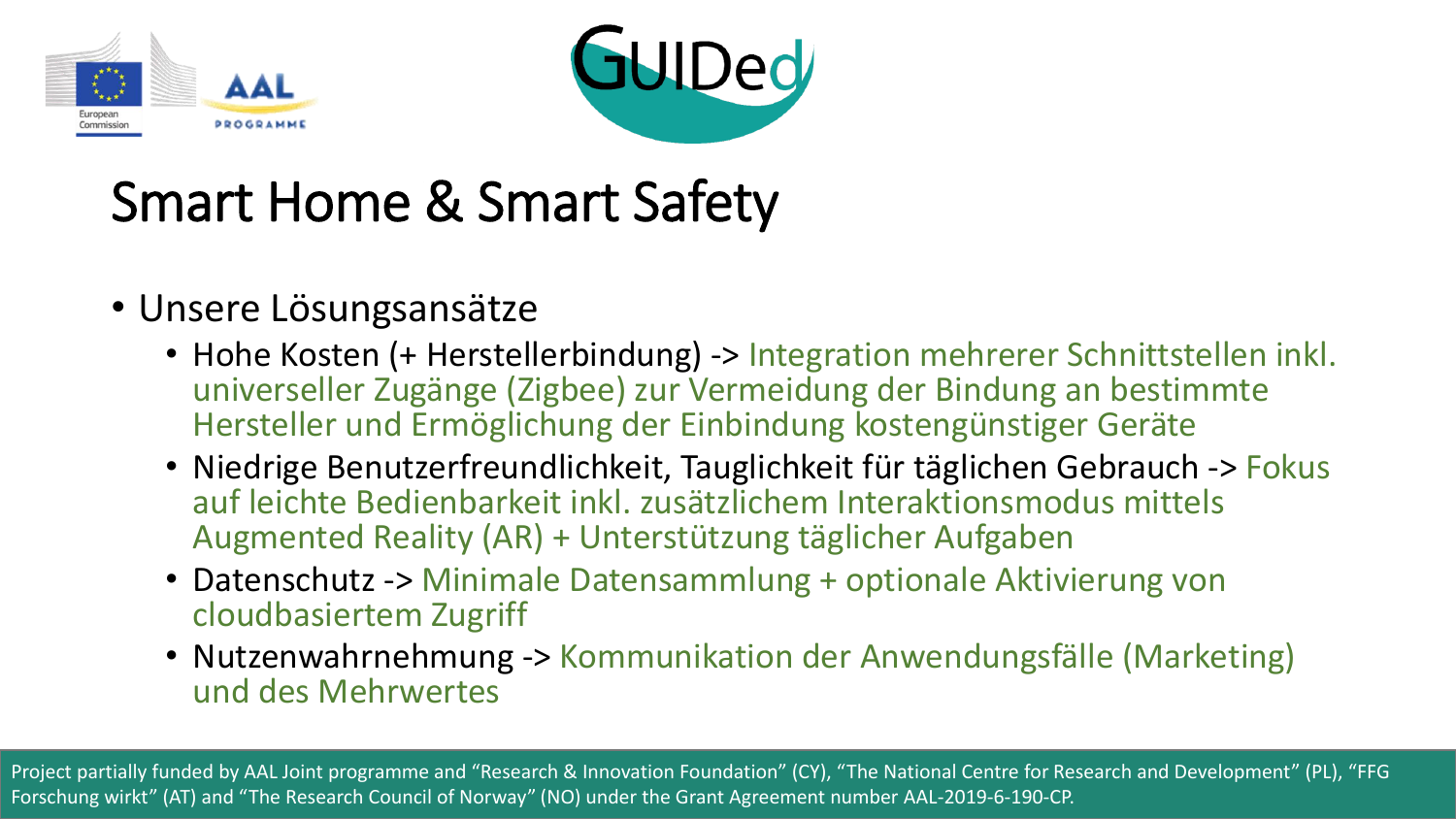



- Anwendungsfälle
	- Umgebungssteuerung: Lichter, Schalter, etc.
	- Umgebungsmessung: Rauch-, Tür-/Fenster-, Temperatur-, Feuchtigkeitssensoren, etc.
- Erweiterbarkeit
	- Durch Anbindung an mehrere Systeme Erweiterbarkeit relativ einfach möglich.





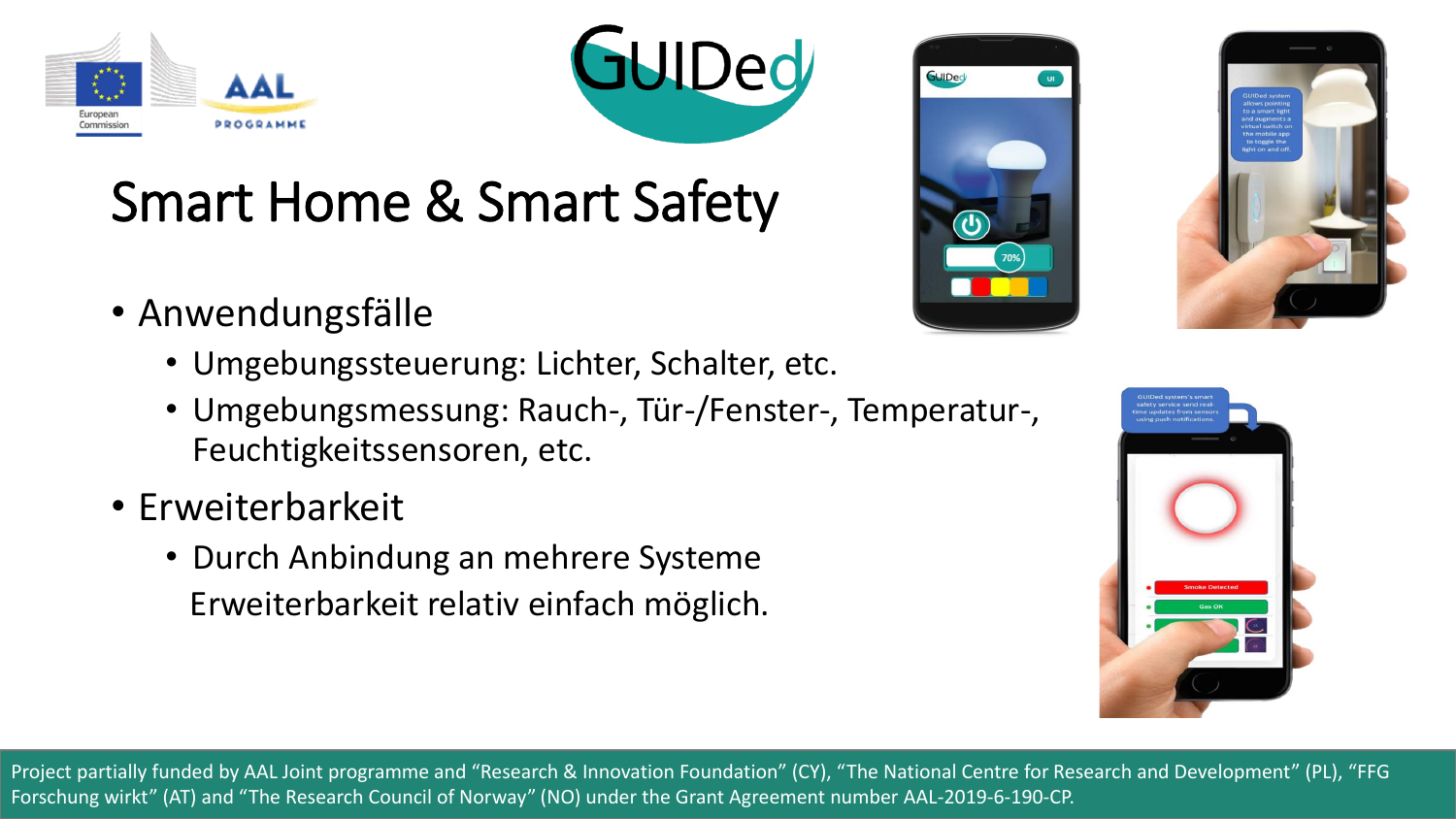



### Smart Home & Smart Safety - Drittsysteme

- deCONZ
	- Universelles Gateway zur Steuerung von Zigbee Geräten
- OpenHab
	- Quelloffene Software zur Heimautomatisierung und Integration verschiedener Smart Home Systeme
- AsTeRICS
	- Quelloffene Software zum Erstellen angepasster Lösungen im Bereich assistierender Technologien inkl. Smart Home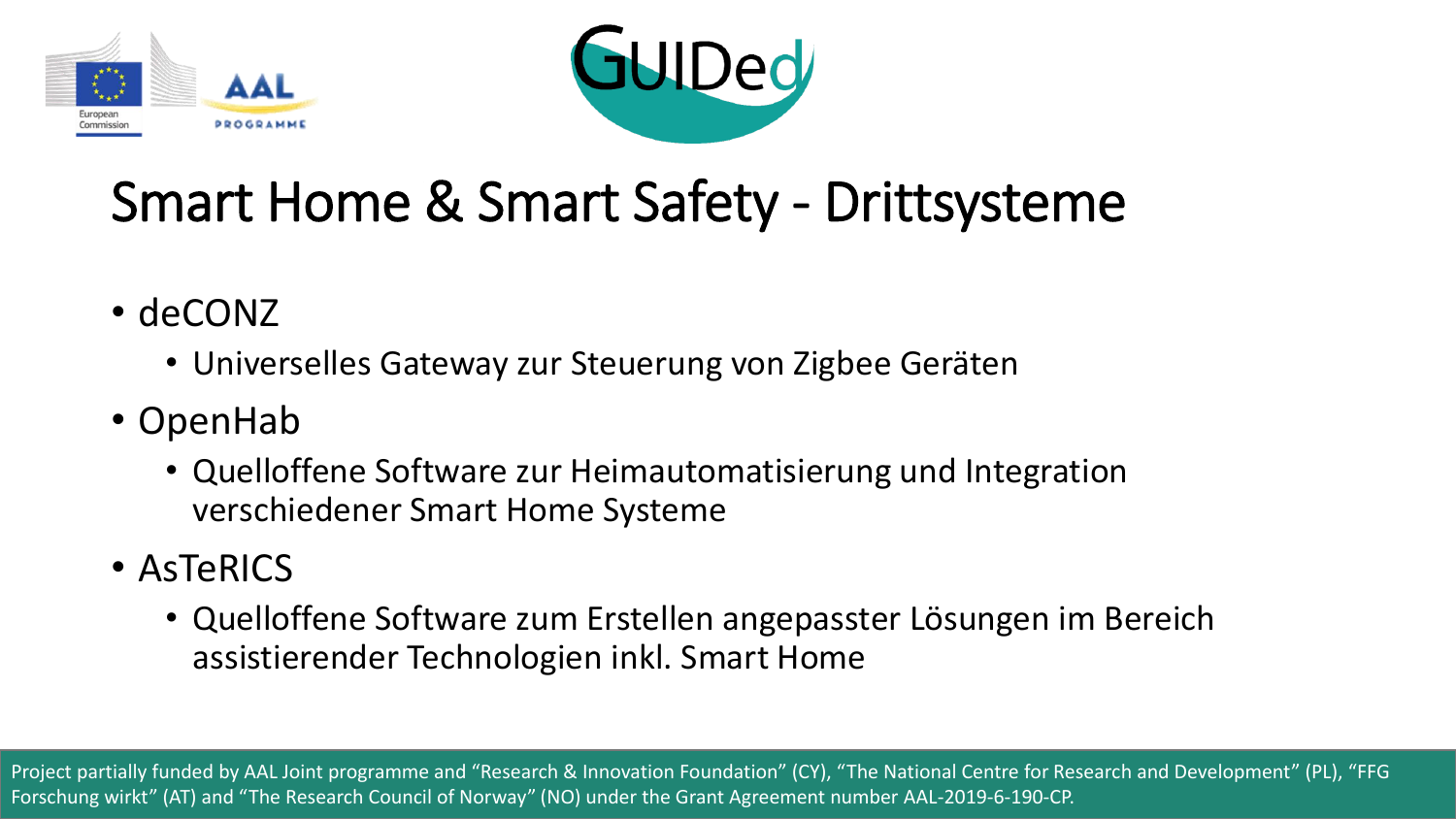



• Architektur – GUIDed Cloud Server

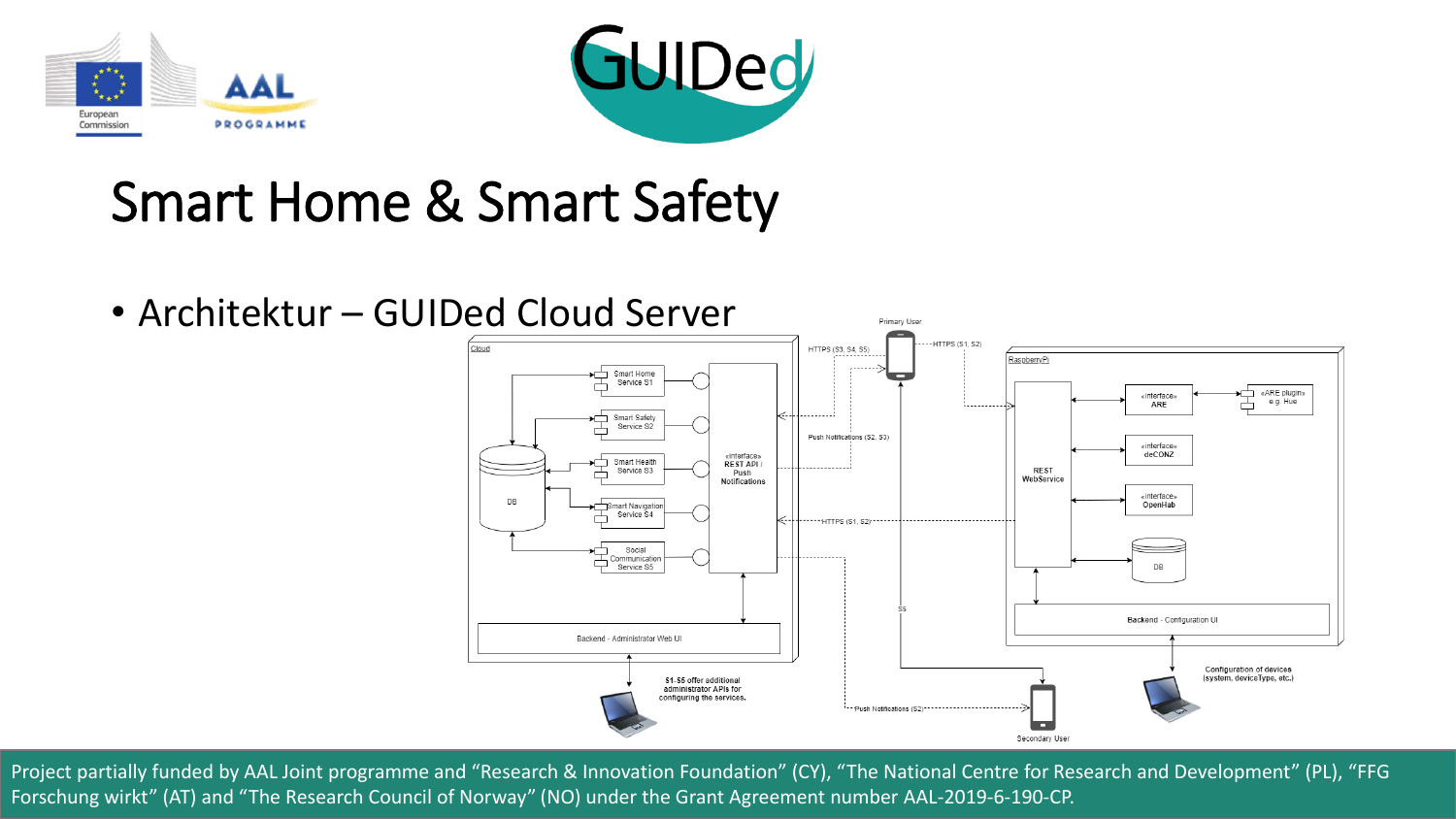



- Test Set:
	- Raspberry Pi + Zigbee Modul RaspBee 2

• Dimmbare-/Farbenlichter, Smarte Steckdosen

• Sicherheitssensoren (Rauch, CO), Tür-/Fenstersensoren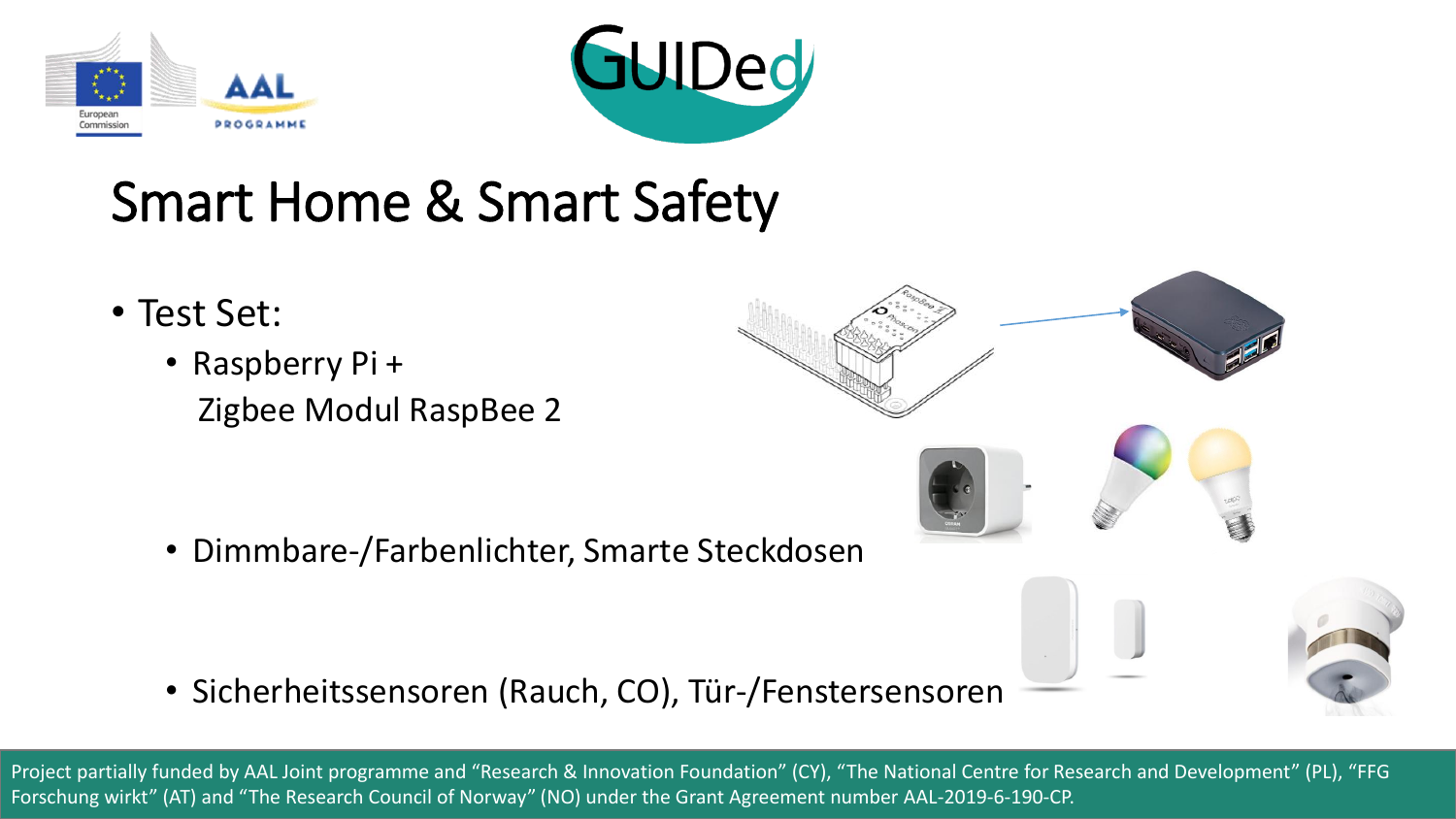



### Smart Home & Smart Safety – Anwendung

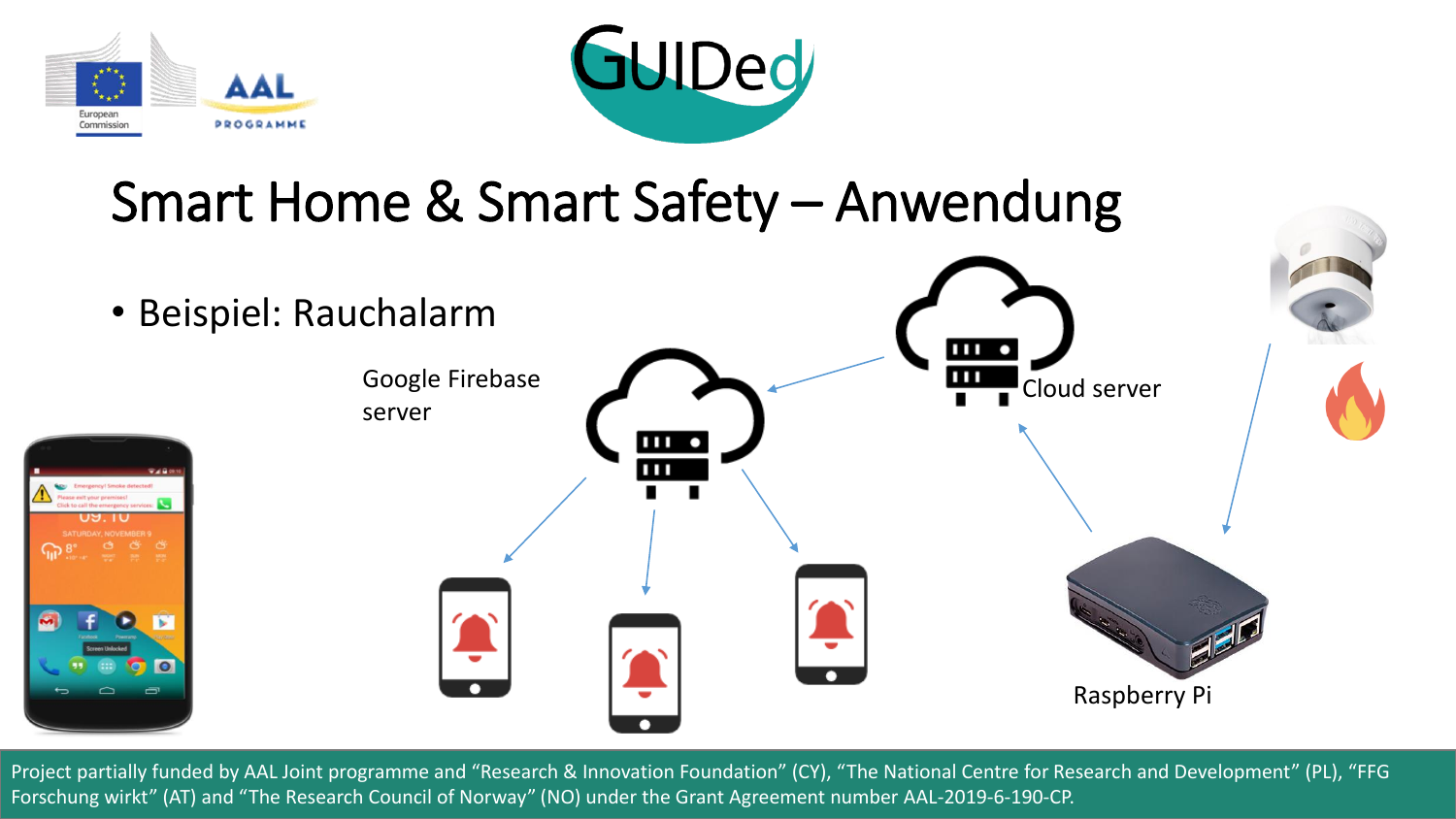



## Smart Home & Smart Safety - Konfiguration

• Einstellung der Geräte zur Kontrolle mittels Android Applikation

| $\leftarrow$ $\rightarrow$ C         | A Nicht sicher   localhost:8444/configuration ☆ ● © © <mark>G M →</mark> E ● : |                    |
|--------------------------------------|--------------------------------------------------------------------------------|--------------------|
| Configuration<br>Instructions Logout |                                                                                | Language           |
| <b>Rooms Configuration</b>           |                                                                                |                    |
| <b>Light Room</b>                    |                                                                                | $\curvearrowright$ |
| colore                               | dimmable                                                                       |                    |
| COLOR_LIGHT                          | <b>DIMMABLE_LIGHT</b>                                                          |                    |
| AR Image                             | AR Image                                                                       |                    |
| Edit                                 | Edit                                                                           |                    |
|                                      |                                                                                |                    |
| Configure new Device                 |                                                                                |                    |
|                                      | <b>Edit Room</b>                                                               |                    |
|                                      |                                                                                |                    |
| <b>Sensor Room</b>                   |                                                                                | $\checkmark$       |
| <b>New Room</b>                      |                                                                                |                    |
| <b>Room Name Enter Roomname</b>      | Add                                                                            |                    |
|                                      | 2021 GUIDed                                                                    |                    |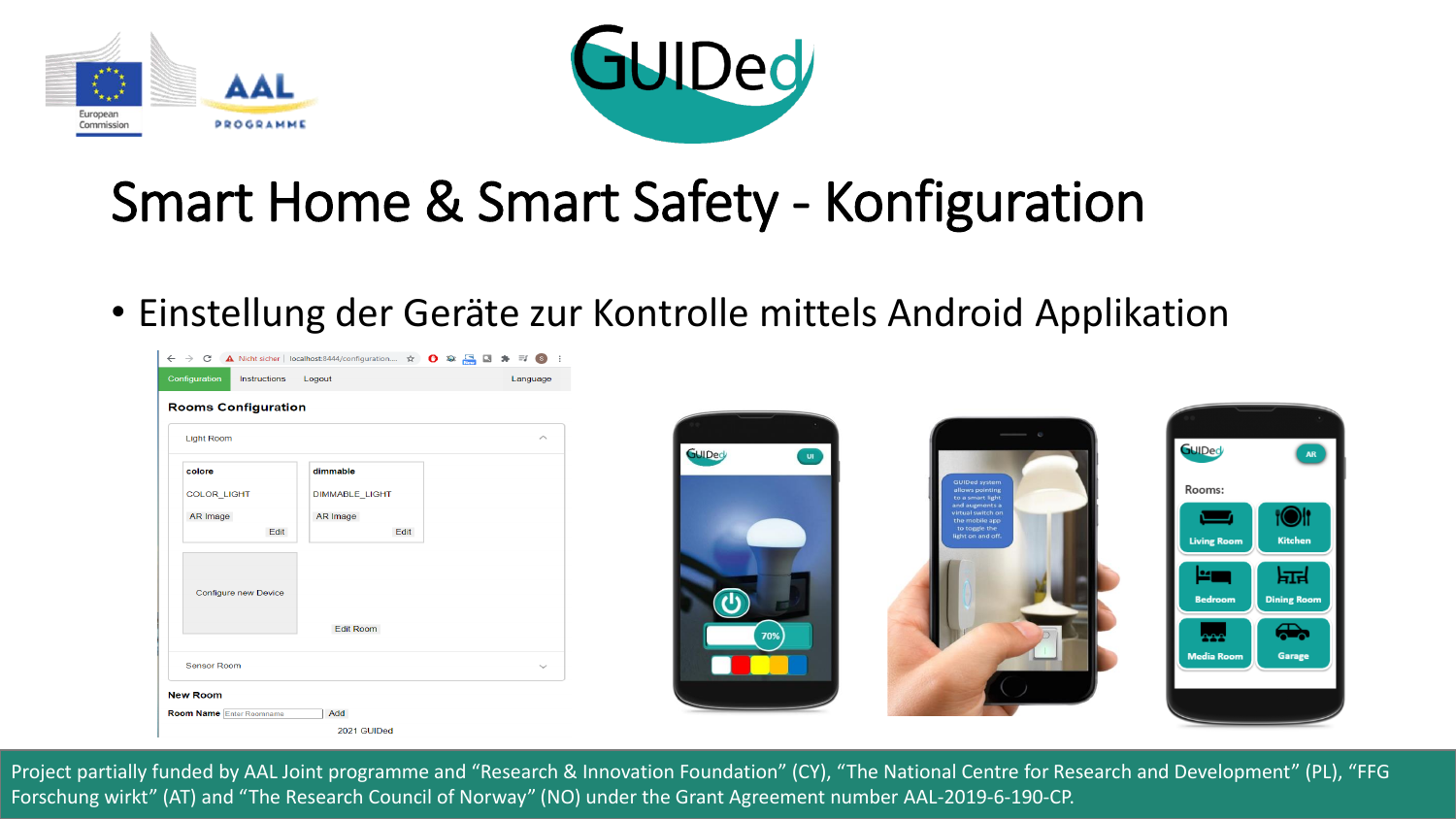



## Smart Home & Smart Safety – Konfiguration Cloud

• Einstellung der Beziehungen zwischen Anwendern, Registrierung von

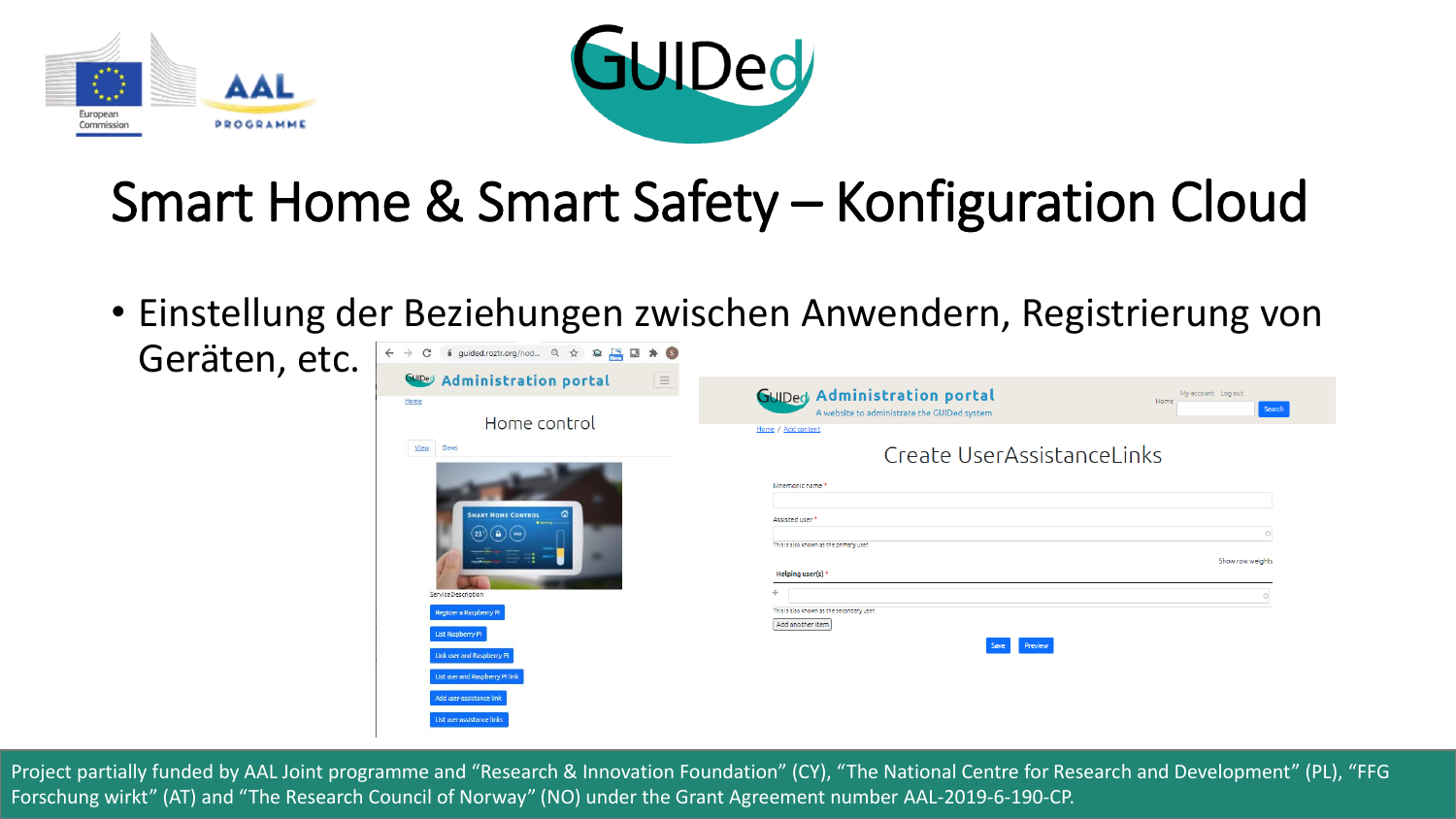



### Weitere Infos

• https://guided-project.eu/